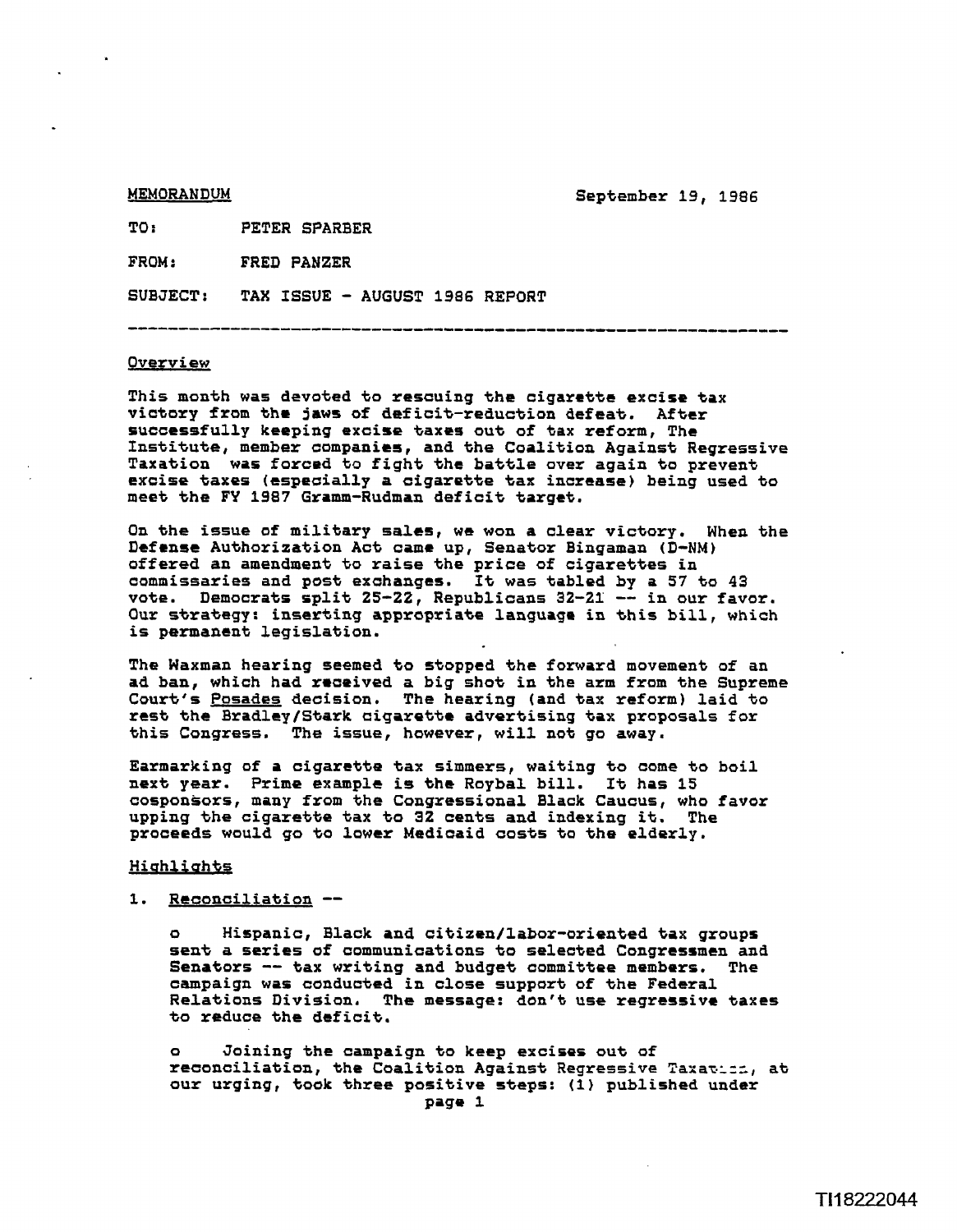**their auspices our regressivity study (2) distributed it with a press release to key Washington and economic media, and (3) sent it with a strong latter to all Members of the House.** 

Our economic study of the impact of tobacco excises on various demographic groups has been "endorsed" by the following groups: BCT for labor, OIC for Blacks, LULAC for **Hispanics. Former OBM account executive was working on a women's group. Each of the three organizations have agreed**  to be an official "recipient" of the report.

Our "anti-excise tax wall poster" has been completed. It **was offered to CTJ but was declined because they felt the poster would have been perceived as too rich for their budget, Before using it, CART wanted to test the reaction of a key tax reform staff aide. Distribution is on hold until after passage of the tax bill expected early next month. It**  will also be made available to State Activities Division for use in their area.

**o Agency has been asked to study placement of Bob Tollison's rebuttal of Roger Mentz' testimony is being revised for publication in a tax publication and/or a scholarly journal.** 

# **2. The Advertisina/Marketina Attack**

**One day of hearings August 1 required assisbance in**  contribution to an extensive report to the executive **committee. Plus extensive follow up written communications for Sam Chilcote to the many advertising and media allies we** . **had mobilized and motivated to go on record with Waxman's staff requesting an opportunity testify. Also extensive post-hearing correspondence from TI'S president to Congressmen who were helpful.** 

**MONTHLY PROGRESS TOWARDS PLAN** 

**Strategy I: Increase public awareness about the negative effects of excise taxes, making them less attractive as economic, social or political policy options** ...

### **Reportable Items**

**Tactics** :

1. Encourage production of papers on topics supportive  $of$  oux general position regarding excise taxes i.e. **rearessivitv** . . .

**"An Analysis of the Burden of Tobacco Taxes on**  Selected Demographic Groups" has been "accepted" by **LULAC, BCTU, and OIC. I have no report from the New Populist Forum. This publication has been sent to Page 2**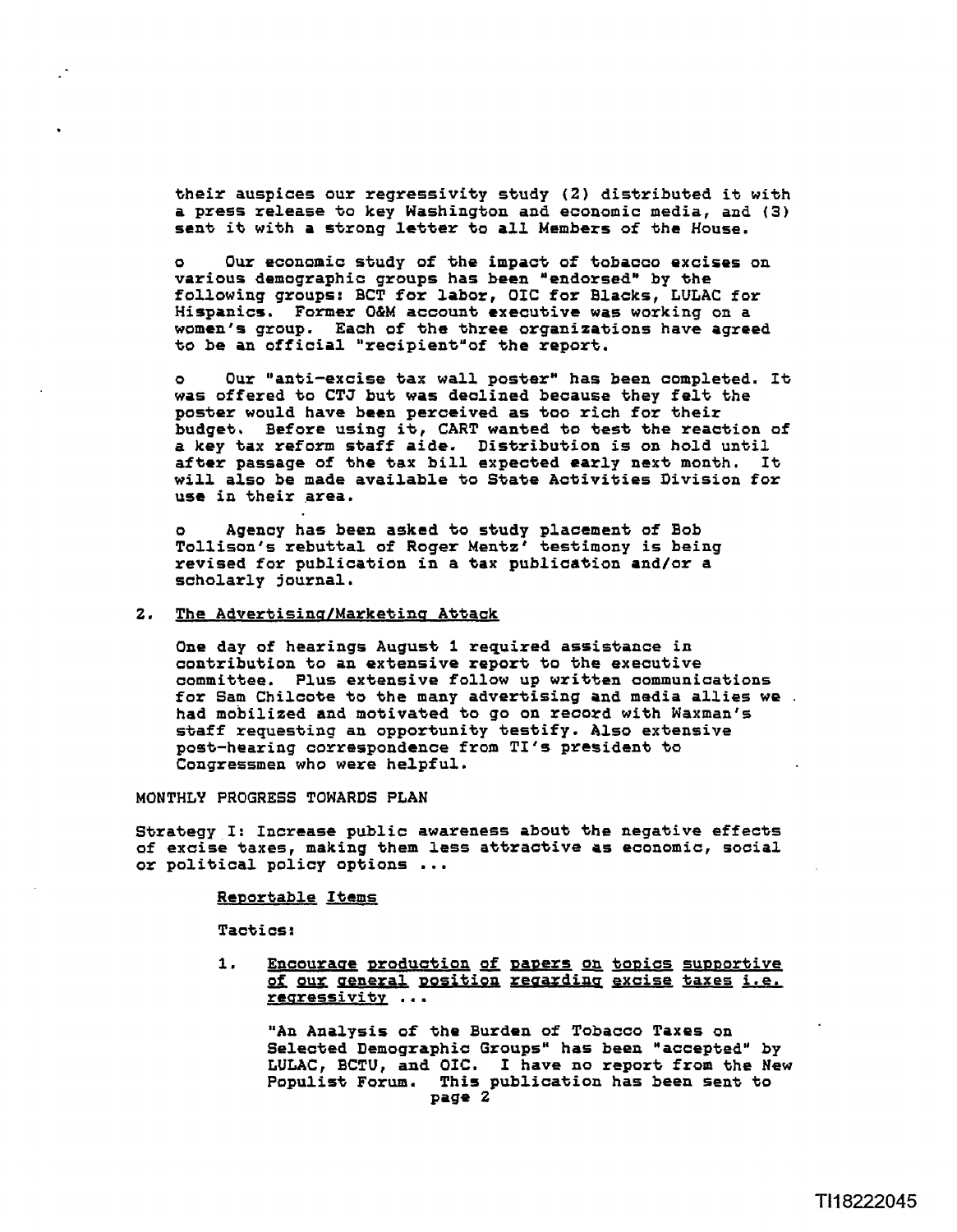**Federal Relations for endorsement and advice on moot effective use from their tactical perspective. It will be used to generate constituent and coalition interest in opposing excise increases on both the federal and state levels.** 

**"An Analysis of the Rcgressivity of Excise Taxes," has been released to the media by the Coalition Against Regressive Taxation (CART). It also has been made available to TI federal and state staff and lobbyists.** 

**Another tax publication that has been completed is Robert Tallison's study rebutting arguments made in testimony of Roger Mentz, assistant secretary of the Treasury for tax policy. There is no report regarding our request that Tollison try to place it in a scholarly journal.. I have asked agency to try to place it in a tax publication.** 

**Also completed is a pamphlet highlighting Hispanic opposition to excise taxes. It will be distributed by LULAC to the Hill and Hispanic media with a letter from Oscar Moran, president of the organization. Joe Trevino, LULAC executive director, will personally visit key Hill offices to distribut** 

2. Produce and distribute minimum of **two op-ed articles newspaper market.** 

We are following up on the lack of results in two **projects involving merchandising op-ed pieces by economists and CTJ. As reported last month, copies of op-ed pieces which were not previously published were resubmitted by their authors to different newspapers for publication in June. In addition, the coonomists were asked to send sent letters forwarding copies of their articles to appropriate Ways** *8* **Means and Finance Committee members.** 

**Similar action was requested using press material distributed by Citizens for Tax Justice (CTJ'), again concentrating on the districts of tax committee members.** 

**Strategy If: Gain support of a broad spectrum of organizations from tobacco industry allies to public interest, business, labor, and citizens groups** -- **all of which are potential opponents of excise taxes.** 

## **Renortable Items**

**Tactics:**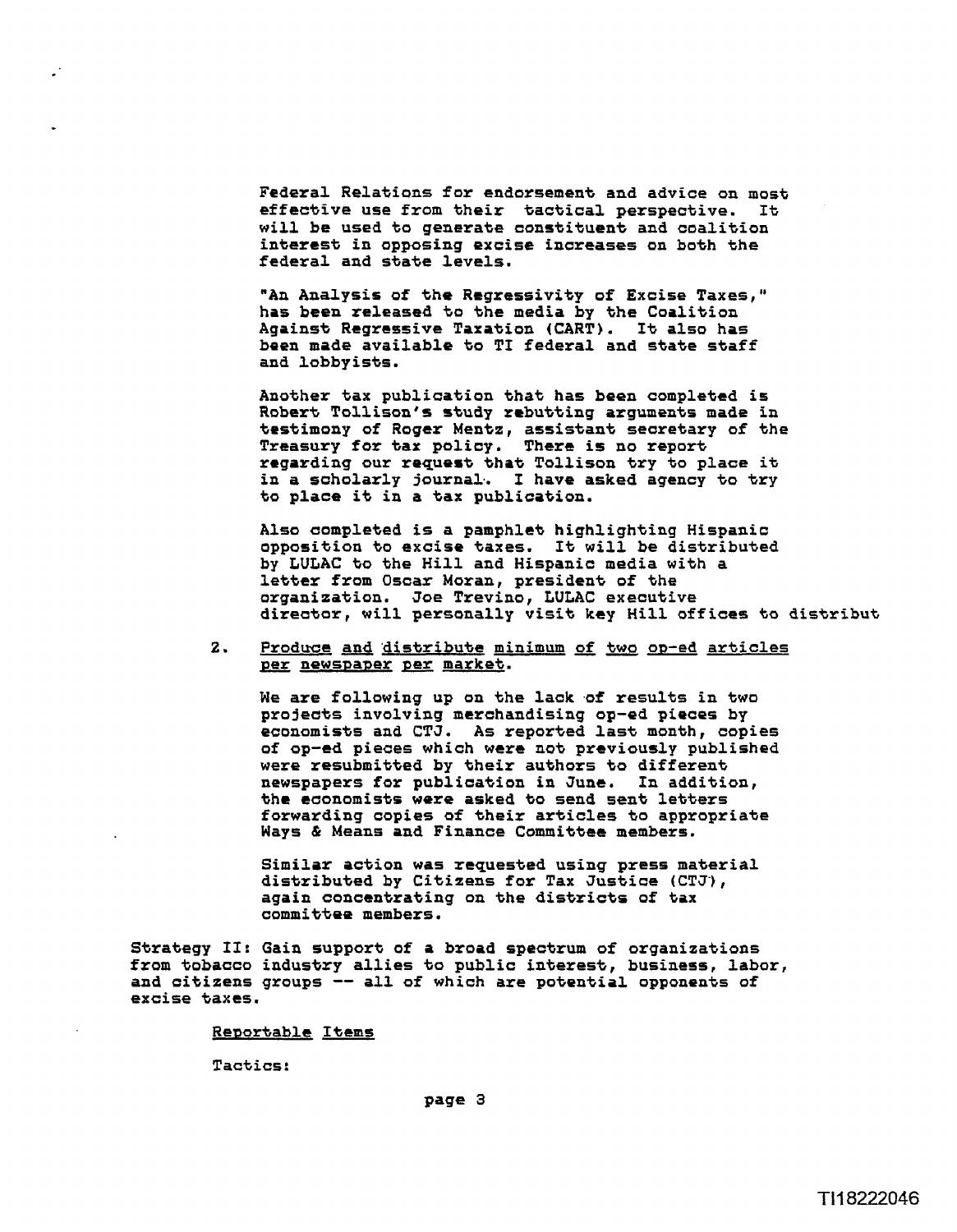1. Maintain and enlist the support of groups in **a~pasincr excise +axes on consumer ~roducts,**  including tobacco.

A. Coalition Against Regressive Taxation.

**o I am gratified with our progress with this group. I have become a member of two influential committees: the steering committee and the public relations committee. CART has surprised many observers by its willingness to combat all excise taxes. The American Trucking Associations (ATA) has been impressive in this and are receptive to my suggestions that we begin to work together regarding state excise taxes.** 

**o We are preparing position and policy papers for inclusion in the basic CART press package.** 

**.'Strategy 111. Support and supplement federal relations and state activity divisions in continually monitoring the changing economic and fiscal environment.** 

### **Renortable Items**

**Tactics:** 

**1. part of the process, have our economic and other**  consultants provide periodic input on national and **reaional tax situations.** 

The American Council for Capital Formation sponsored **a large conference for the first week in September. The subject: "The Consumption Tax: a Better Alternative?" We learned that high-Administration**  officials were interested in reaction. **to arrange for five friendly consultants to audit the sessions** -- **and ask cogent questions if the opportunity arose. (Tollison, Savarese, Forscey, Wilhelm, Battison.) In addition we prepared Ken Simonson, ATA economist, to do the same.** 

**COMPLETED IN 1986** 

- **1. NBCSL Excise Tax Brochure. (Strategy I1 Tactic 1)**
- **2. Brief Remarks from Sam Chilcote for IAC meeting on Ad ban**  and Bradley/Stark bills. (New Issues).
- **3. Chase Executive Summary; Vol I. National Report; Vol If. State Report; Pop Version; Boxed Edition; Chase Speech and Slide Presentation; Chase Order Form.**
- **4. Letter to Caspar Weinberger jointly signed by 10 service page 4**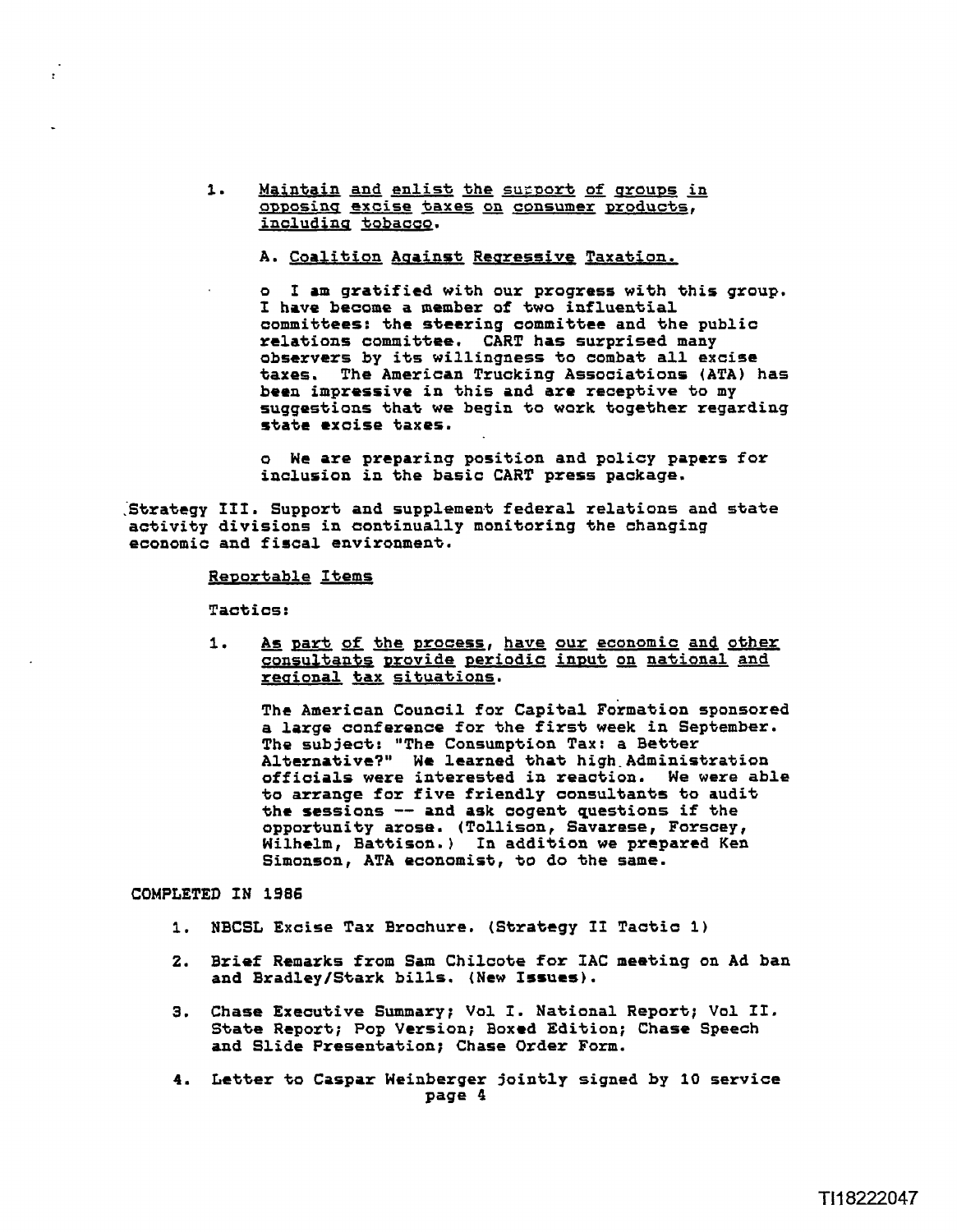**organizations opposing adverse action on commissary sales.** 

- **5. Analysis of Regressivity of the Tobacco Excise Tax, a deSeve study report.**
- **6. Analysis of the Impact of the Senate Finance Committee Tax Reform Proposals, a study to conducted by deSeve for CART.**
- **7. The Effect of Excise Taxes on Selected Groups, a study of the impact on selected groups.**
- **8. Fingerhut opinion research on Senate Tax Reform.**
- **9. Economic Impact Study of Commissary Price and Sales** . **Restrictions, conducted by Savarase.**
- **10. Speech for Raymond Pritchard, CEO of Brown and Williamson Tobacco.**
- **11. TTO lead article on Tax Reform.**
- **12. Draft Testimony for GOV. Baliles, SFC hearing.**
- **13. Draft Testimony for President, NBCSL for SFC hearing.**
- **14. Chase order form publication.**
- **15, Rebuttal by Robert Tollison of testimony of Roger Mentz, Assistan\* Secretary of Treasury.**
- **16. Statement for Rep. Steve Neal for Scheuer-Ritter hearing.**
- **17. Statement for Rep. Hal Rogers fox Scheuer-Ritter hearing.**
- **18. TI-Industry statement for Waxman hearing, first draft.**
- **19. Dear Colleague letter responding to Synar letter.**
- **20. TI-Industry statement for Waxman hearing, second draft.**
- **21. Fingerhut opinion study on American Medical Association.**
- **22. Statement for Rep. Hal Rogers, Waxman hearing.**
- **23. Statement for Rep. Robin Tallon, Waxman hearing.**
- **24. Statement for Rep. Larry Hopkins, Naxman hearing.**
- **25. CART News Release on Policy Economics Group regressivity study.**
- **26. CART letter to all Members of the House opposing use of Page 5**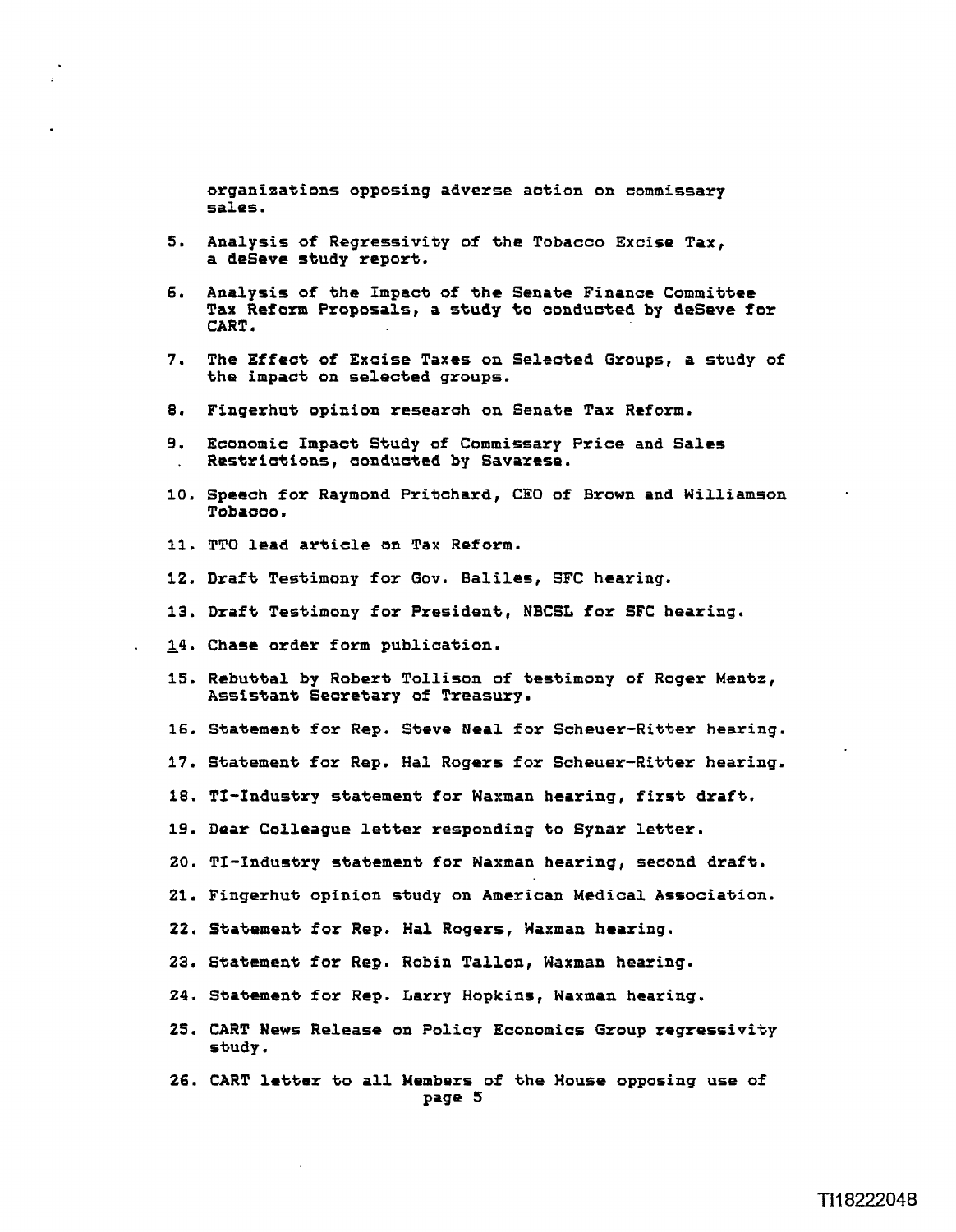**excise taxes to reduce the deficit.** 

- **27. Hispanic brochure on opposition to excise taxes.**
- **28. CART statement of purpose.**

 $\mathcal{L}_{\mathbf{a}}$ 

**29. CART letter to all Senators opposing use of excise taxes to reduce the deficit.** 

**12.54 wc 1520** 

 $\sim$